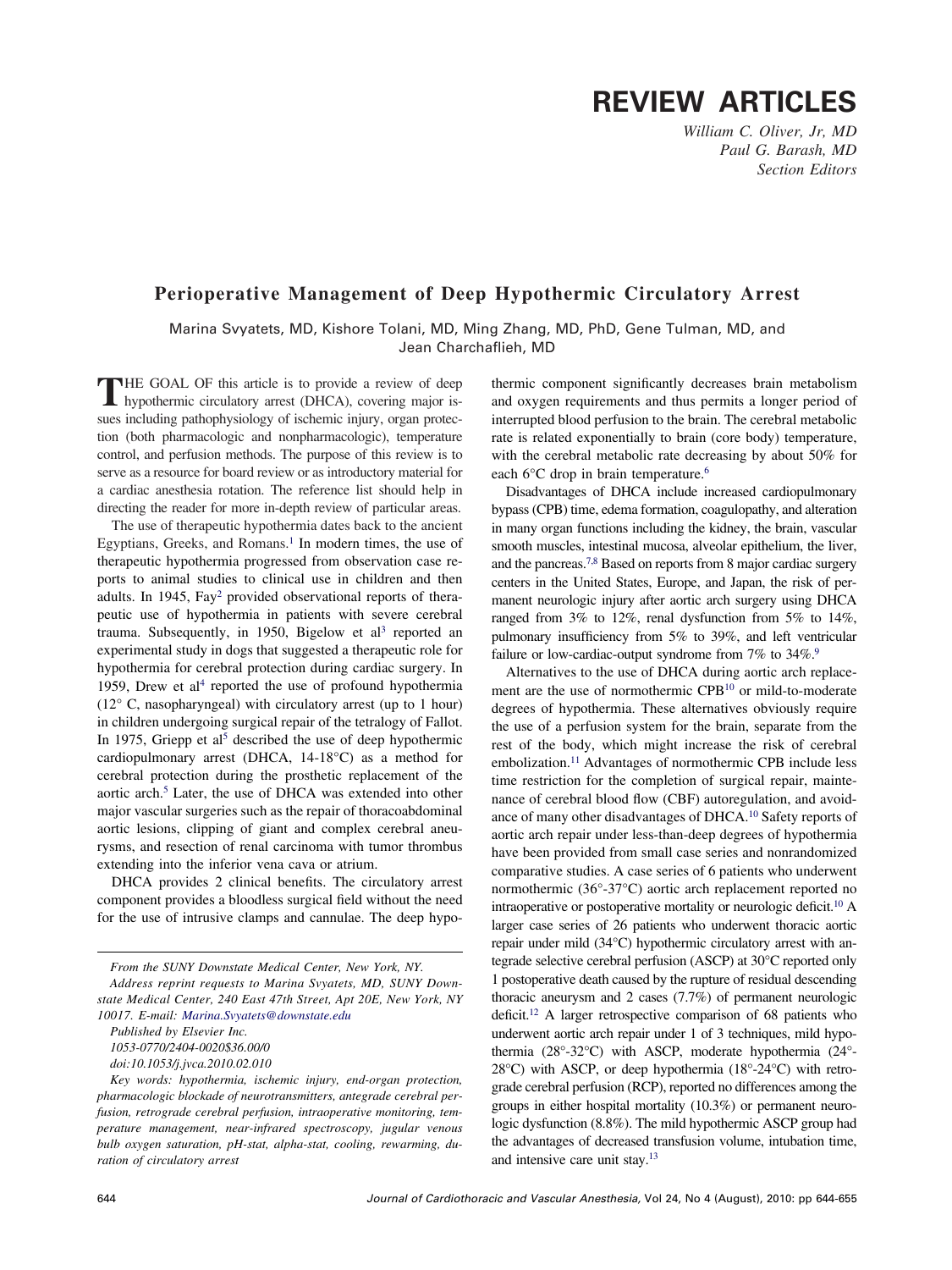#### Pathophysiology of Ischemic Brain Injury

Circulatory arrest leads to tissue hypoxia, which affects all aerobic functions, particularly the production of the energy source, adenosine triphosphate (ATP) molecules. ATP depletion leads to the failure of energy-dependent cell functions such as the  $Na + K + ATP$ ase pump. This failure is most detrimental in neural tissues because electrolyte disruption leads to depolarization dysfunction and, ultimately, cellular structural damage. Failure of the  $Na + -K + -ATP$ ase pump leads to intracellular accumulation of Na+ and Cl<sup>-</sup>, which leads to cellular swelling and excessive neuronal depolarization. This depolarization causes an influx of  $Ca + ions$ , which activates phospholipases, resulting in the production of free fatty acids, particularly arachidonic acid, which leads to hydrolysis of mitochondrial and plasma membranes. During reperfusion, arachidonic acid is further metabolized to prostaglandins, thromboxane, leukotrienes, and free radicals. All these reactions result in an additional accumulation of  $Ca + ions$  in the cytoplasm.

Excessive neuronal depolarization leads to the excessive release of neuronal excitatory amino acids such as glutamate and aspartate. These amino acids are present in excitatory presynaptic terminals throughout the brain and are essential for memory, cognition, and consciousness. Glutamate and aspartate are the primary messengers used by neurons for interneuronal communication. After release into the intercellular space, glutamate rapidly is converted to glutamine and then re-enters the neuron ready to be used for the next message. Under normal conditions, powerful neuronal and glial uptake systems rapidly remove synaptically released excitatory amino acids from the extracellular space. Any cause that interrupts conversion of glutamate to glutamine will lead to the accumulation of glutamate in the intercellular space, whereas in increasing concentration it acts as a potent neurotoxic substance. During ischemia, there is insufficient ATP available for glutamine-glutamate conversion and neuron re-entering. Excessive neurotransmitter accumulation in the interneuronal spaces may lead to neuronal injury and death.

During ischemic conditions, glucose is metabolized in an anaerobic way to lactate, which accumulates in the neurons and causes the development of intracellular acidosis, cell swelling, and denaturation of proteins and enzymes. A decrease in pH is also a potent stimulus for the release of the glutamate and aspartate. The process is accelerated in the presence of hyperglycemia, and there is ample clinical evidence to suggest that hyperglycemia compounds ischemic cerebral injury.

All events in the depolarization phase are reversible, and current clinical protective methods are aimed at delaying or preventing the sequence of these events. Hypothermia and continued antegrade perfusion are the most effective measures to maintain aerobic glycolysis in the presence of reduced flow. Hypothermia and retrograde cerebral perfusion (RCP) are effective in delaying the depletion of ATP in the zero antegrade flow state. Circulatory arrest helps to reduce anaerobic glycolysis and accompanying acidosis by eliminating continued glucose supply to fuel the pathway. The trickle flow supplied by RCP supplies substrate to maintain anaerobic glycolysis, yet at the same time may help to remove acid metabolites.14

The collapse of the neurotransmitter transport mechanism starts the vicious cycle that constitutes the second phase, the biochemical cascade. Excessive activation and the presynaptic release of the excitatory amino acids cause neuronal death by 2 mechanisms: immediate and delayed. In the immediate mechanism, glutamate activates postsynaptic N-methyl-D-aspartate (NMDA) and alpha-amino-3-hydroxy-5-methyl-4-isoxazolepropionate receptors, leading to  $Na+$  and  $Cl^-$  influx and increasing cellular edema and, ultimately, membrane lysis and death. In the delayed mechanism, the activated NMDA receptor promotes the influx of Ca, leading to the activation of phospholipases and proteases with formation of free radicals, lipid peroxidation, and cell death.

The inability to restore calcium homeostasis and the turnover of cytoskeletal proteins lead to progressive cellular dysfunction and apoptosis. Apoptosis usually occurs in zones of borderline ischemia and is an energy-requiring process, whereas necrosis occurs in conditions of complete ischemia and is not energy dependent (Fig 1).

There are some promising experimental pharmacologic approaches (neurotransmitter-antagonists, neurotransmitter-receptor blockers, and calcium channel blockers) that aim to modify or prevent the events of the biochemical cascade. Glutamate antagonists have been shown to be protective in animals after ischemic injury to the brain.8 However, there is no practical pharmacologic remedy currently ready for clinical application for brain protection during ischemia. The search for effective inhibitors of neurotransmitter release and neurotransmitter receptor blockers continues.14 There is experience with calcium channel blockers with mixed clinical results.14 Amino steroids show promise in countering the toxic effects of free fatty acids, especially arachidonic acid.14 Suppression of apoptosis offers a new venue for the prevention of delayed neuronal loss.<sup>14</sup>

The last phase of ischemic injury occurs during reperfusion and is known as ischemia-reperfusion (IR) injury. IR injury involves the generation of oxygen free radicals, the most important of which are superoxide radicals, which attack membranes, leading to the further disruption of intracellular organelles and cell death. A period of overperfusion (hyperperfusion) also may occur after ischemia (including that caused by hypothermic cardiac arrest), leading to a hyperperfusion injury, including cerebral edema, which can worsen the outcome of ischemic injury (Fig 2).

Recently, the endothelium has been shown to play a key role in the injury suffered after ischemia and reperfusion. When rendered hypoxic and then reoxygenated, endothelial cells become activated to express proinflammatory properties that include the induction of leukocyte-adhesion molecules, procoagulant factors, and vasoconstrictive agents.15 Nitric oxide (NO) is the key endothelium-derived relaxing factor that plays a pivotal role in the maintenance of vascular tone and reactivity. In addition to being the main determinant of basal vascular smooth muscle tone, NO opposes the action of potent endothelium-derived contracting factors such as angiotensin-II and endothelin-I. NO inhibits platelet and leukocyte activation and maintains the vascular smooth muscle in a nonproliferative state. In addition to NO, endothelium may produce other relaxing factors, including prostacyclin, endothelium-derived hyperpolarizing factor, bradykinin, adrenomedullin, and C-natriuretic peptide. Endothelial dysfunction leads to the decreased production of or availability of NO and/or an imbalance in the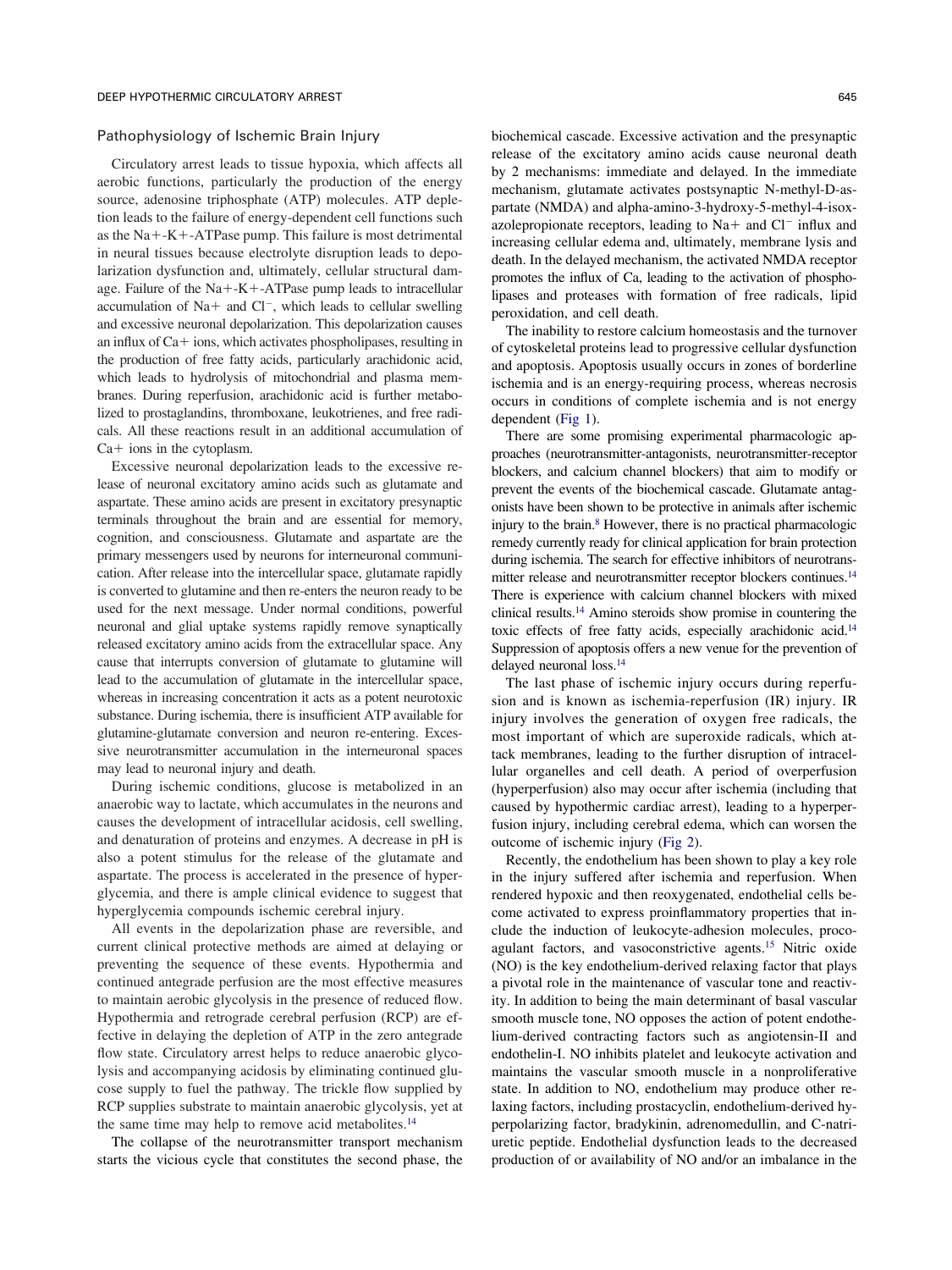

**Fig 1. Pathophysiologic events during ischemic injury from circulatory arrest.**

relative contribution of endothelium-derived relaxing and contracting factors (such as endothelin-I, angiotensin, and oxidant radicals), which leads to an increase in vascular resistance.16 On the other hand, overproduction and accumulation of NO after hypothermic arrest has been shown to be neurotoxic.17

The aggregation of both platelets and neutrophils lead to the release of inflammatory mediators and the initiation of the whole-body inflammatory response. Proinflammatory endothelial cell changes promote widespread leukosequestration, cytokines release, an increasing level of tumor necrosis factor, interleukins, oxygen-derived free radicals, and adherence mol-



**Fig 2. Ischemia-reperfusion injury.**

ecules (E-selectin, P-selectin, and intracellular adhesion molecule) throughout the body. This further slows the circulation, leading to a cascade of worsening ischemia and cell injury. In animal studies, leukocyte infiltration and cytokine-depleting filtration seemed to mitigate reperfusion injury in the brain.<sup>18</sup>

Innate immunity now is emerging as an important mechanism in the inflammatory cascade of IR injury. Necrotic or apoptotic cell death produces neoepitopes that are recognized by immunoglobulin M as pathologic.<sup>19</sup> This recognition leads to activation of the complement system, release of inflammatory cytokines, and recruitment of inflammatory cells that amplify the injury beyond that caused by the intracellular process alone (Fig 3).

#### METHODS OF END-ORGAN PROTECTION DURING DHCA

#### Hypothermia

Hypothermia acts by reducing the metabolic rate of the brain and improving the balance between energy supply and demand. Hypothermia reduces cerebral blood flow (CBF) in a linear manner, but the decrease in cerebral metabolic rate of oxygen  $(CMRO<sub>2</sub>)$  is not exactly linear. On average, the reduction in CMRO<sub>2</sub> is about 7%/1°C. Between 37°C and 22°C, CMRO<sub>2</sub> is reduced by about 5%/1°C, and then the reduction accelerates when CMRO<sub>2</sub> reaches 20% at 20°C and 17% at 18°C, at which point about 60% of patients achieve electrical silence on electroencephalography (EEG) (Fig  $4$ ).<sup>20</sup>

However, animal models of global cerebral ischemia have shown a protective effect (no injury after 20 minutes of ischemia)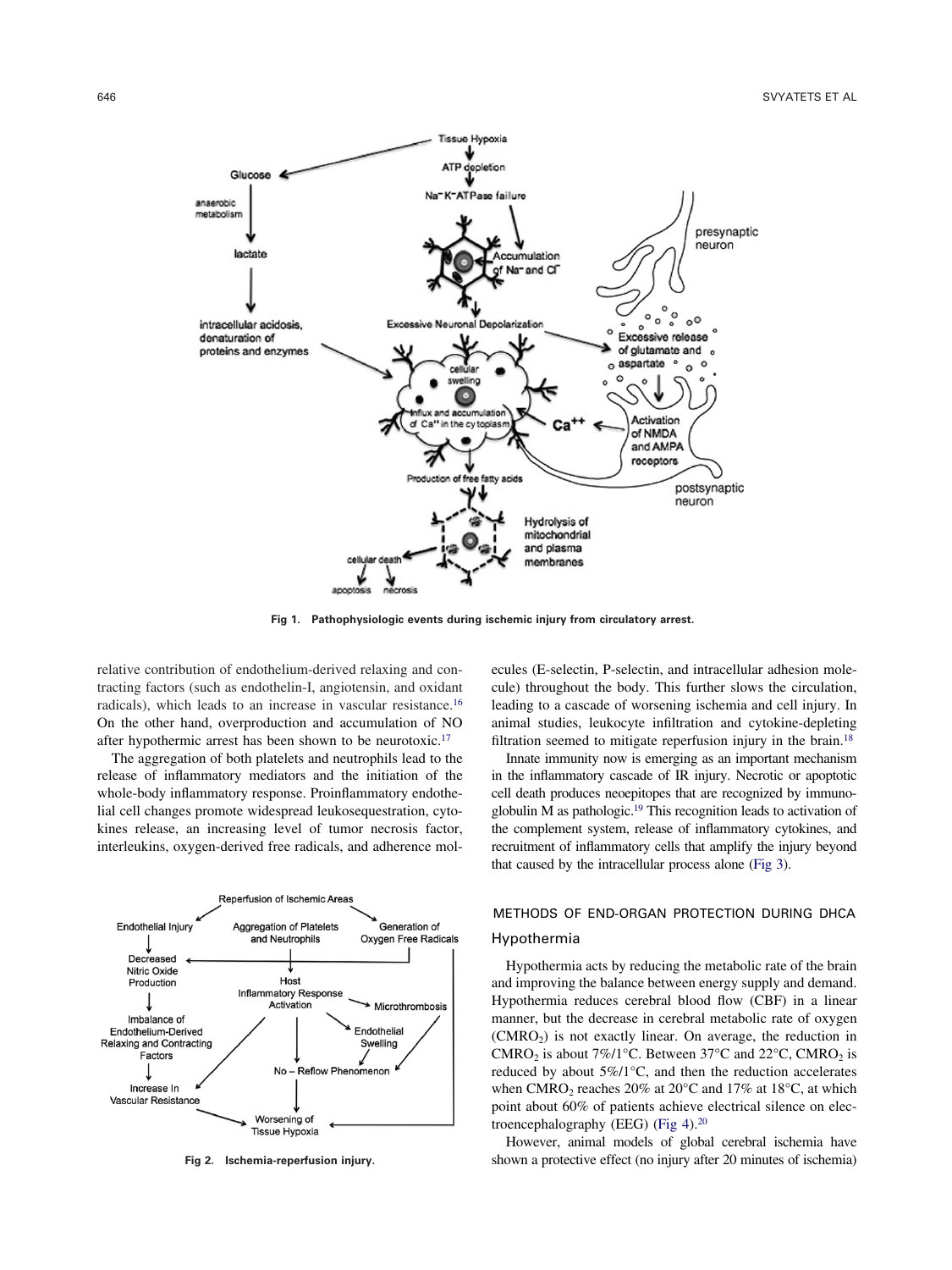

**Fig 3. Inflammatory cascade of ischemia-reperfusion injury. (Color version of figure is available online.)**

during the use of mild (33°C) hypothermia.21 It could be due to additional mechanisms including halting the ischemic injurious cascade, reducing glutamate excitotoxicity, suppressing intracellular calcium influx, decreasing formation of oxygen free radicals, and increasing gamma-aminobutyric acid release.<sup>22</sup>

#### Pharmacologic Protection

Many pharmacologic interventions have been proposed for organ protection during DHCA. Animal studies have suggested a beneficial effect of barbiturates, steroids, anticonvulsants, lidocaine, calcium channel blockers (nimodipine), and antagonists to the glutamate receptor subtypes. However, there is little conclusive evidence of benefits through prospective, randomized, controlled clinical trials. As a result, clinical practice varies widely in regard to agents, doses, and timing of administration. A postal survey was sent to members of the Association of Cardiothoracic Anesthetists (UK) to ascertain current practice in the use of pharmacologic agents because cerebral protective agents during DHCA showed that



Fig 4. The effect of temperature on CMRO<sub>2</sub>.

83% of respondents used some form of pharmacologic agent for cerebral protection; 59% of respondents used thiopental, 29% used propofol, and 48% used a variety of other agents, the most common of which were steroids.23

Barbiturates act by reducing  $CMRO<sub>2</sub>$ , CBF, free fatty acids, free radicals, cerebral edema, and seizure activity. Barbiturates have been studied extensively in animal models of focal ischemia with varying degree of success. Nussmeier et  $al<sup>24</sup>$  were among the first to report beneficial effects of thiopental in the prevention of neuropsychiatric complications after cardiac surgery, but a similar study by Zaidan et al<sup>25</sup> could not substantiate these findings. Trials of barbiturates as protective agents in global ischemia failed to show an improvement in outcome.26

It has even been suggested that barbiturates may jeopardize the energy state of the brain in DHCA patients.23 Despite the lack of conclusive evidence of neuroprotection, barbiturates still are used for that purpose in clinical practice during DHCA. Barbiturates have been shown to be protective in incomplete focal ischemia because of multiple emboli such as those seen during CPB.23 In addition, they may be helpful in brain protection during rewarming after DHCA, particularly in the early phase, when jugular venous oxygen desaturation indicates decreased oxygen delivery. Disadvantages of large doses of barbiturates include delayed awakening and myocardial depression.27

Steroids, in particular dexamethasone and methylprednisolone, counteract the systemic inflammatory response during and after CPB by decreasing proinflammatory cytokines, which are thought to play a role in brain ischemic injury as well as myocardial depression and  $\beta$ -adrenergic desensitization. Steroids previously have been shown to improve neurologic outcome in DHCA patients.28 However, high-dose steroids might lead to an increased risk of sepsis and an alteration in glucose metabolism. Glucose control (110-180 mg/dL) should be used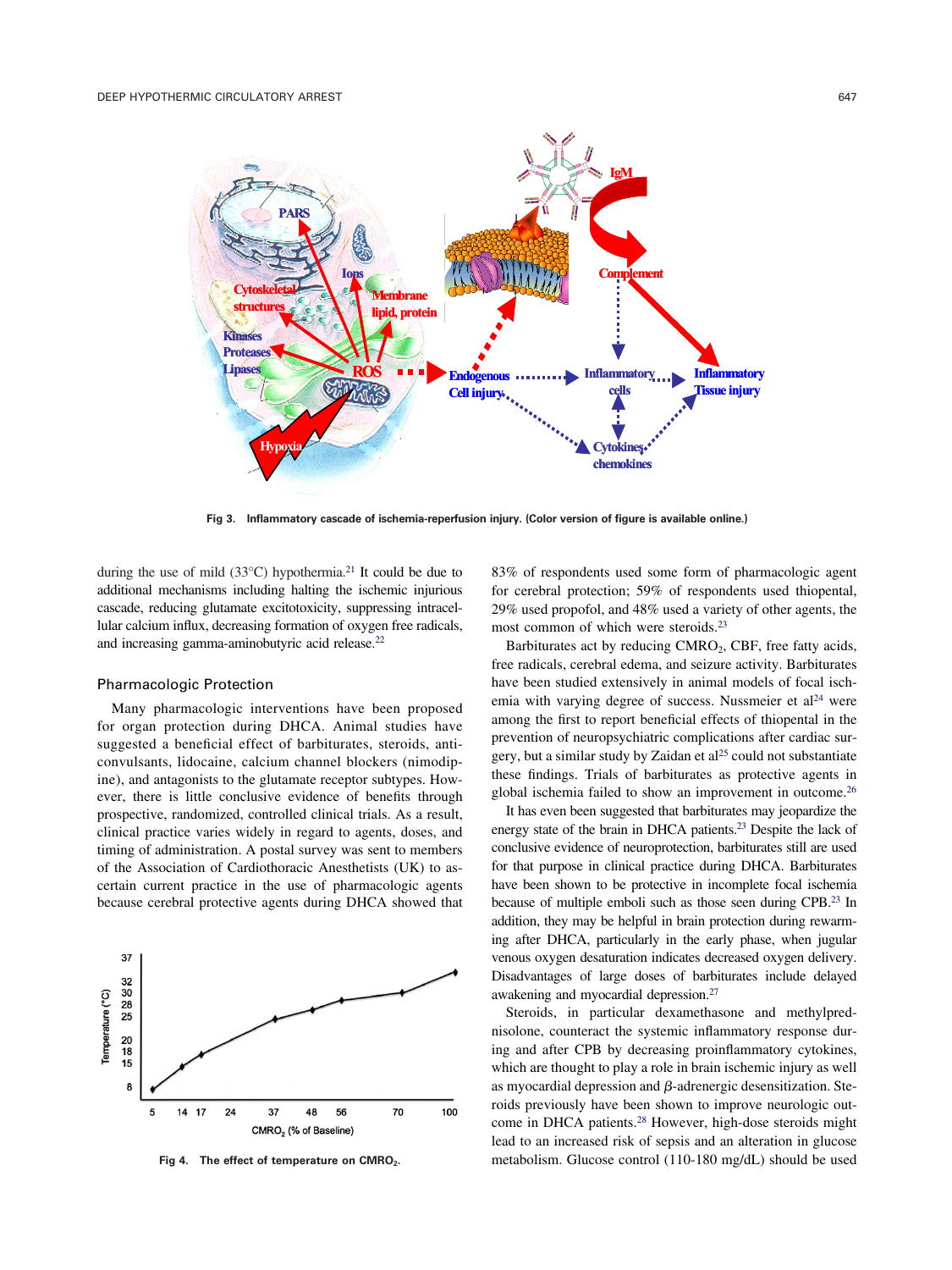for patients receiving glucocorticoids to avoid postoperative hyperglycemia.

Mannitol is an osmotic diuretic that protects the kidney by lowering renal vascular resistance, preserving tubular integrity, and reducing endothelial cell edema. It also reduces cerebral edema and scavenges free radicals, thus reducing tissue damage.29 Furosemide blocks renal reabsorbtion of sodium and increases renal blood flow, probably mediated by prostaglandins. The combination of furosemide and mannitol has been shown to preserve renal function in ischemic conditions.<sup>30</sup>

Hyperglycemia might worsen neurologic injury by increasing tissue lactic acidosis. Insulin has been shown to have a neuroprotective effect against such injury.31 A retrospective analysis of patients undergoing aortic arch surgery revealed that hyperglycemia more than 250 mg/dL was associated with an adverse neurologic outcome.32 The Society of Thoracic Surgeons (US) have laid down guidelines for intraoperative control of blood glucose during adult cardiac surgery because higher glucose levels during surgery were found to be an independent predictor of mortality in patients with and without diabetes mellitus.33 As per Society of Thoracic Surgeons guidelines, a glucose level of  $>180$  mg/dL in diabetic patients should be treated with single or intermittent doses of intravenous insulin. However, if the level is persistently more than 180 mg/dL, a continuous insulin infusion should be started. If an insulin infusion is started in the preoperative period, it should be continued in the intraoperative and early postoperative periods to keep the level below 180 mg/dL. The blood glucose level should be monitored every 30 to 60 minutes during insulin infusion with more intense monitoring (every 15 minutes) during the administration of cardioplegia, cooling, and rewarming. In patients with no history of diabetes, blood glucose levels higher than 180 mg/dL should be treated similarly with single or intermittent doses of intravenous insulin. In such patients, when insulin infusions are used intraoperatively, caution should be exercised regarding the possibility of hypoglycemia in the postoperative period, and an endocrinology consult should be obtained.<sup>33</sup>

Because  $Ca++$  ions play a major role in the ischemic cascade, several studies have examined the role of calcium antagonists as neuroprotective agents.34 Nimodipine, which is used for vasospasm prophylaxis after subarachnoid hemorrhage, has been shown to have some efficacy in improving cognitive outcome after CPB but was associated with increased complication rates (hypotension) in patients undergoing valve replacement, requiring termination of the trial.35

Magnesium, another  $Ca++$  channel blocker, showed evidence of protection against hypoxia in the rat hippocampus.36 This can be explained by magnesium-induced blockade of both voltage-sensitive and NMDA-activated neuronal  $Ca++$  channels, whereas nimodipine only blocks voltage-sensitive channels.36

Lidocaine selectively blocks  $Na+$  channels in neuronal membranes. In a dog model, high doses of lidocaine induced isoelectric EEG, indicating a pronounced reduction in  $CMRO<sub>2</sub><sup>37</sup>$  In this respect, it mimics the effect of hypothermia. Unlike barbiturates, lidocaine can reduce  $CMRO<sub>2</sub>$  by an additional 15% to 20%. In this dog model, lidocaine at doses of 4 mg/kg before DHCA and 2 mg/kg at the start of reperfusion improved neurologic deficit scores in the treatment group in comparison to placebo.37 In a human study, a continuous infusion of lidocaine (4 mg/min) during and after CPB resulted in better short-term cognitive outcome.<sup>38</sup> However, a more recent clinical trial of lidocaine in cardiac surgery patients found variable effects depending on study population. In diabetic patients, there was an association between higher total dose (35 mg/kg) of lidocaine and increased postoperative neurocognitive decline. In nondiabetic patients, lidocaine doses of  $\leq 42.6$ mg/kg were associated with an improvement in cognitive outcome 1 year after surgery. Lidocaine did not decrease perioperative cytokine response. These findings suggest that the protective effects of lidocaine need to be evaluated further.<sup>39</sup>

Dexmedetomidine, a selective  $\alpha_2$ -adrenoreceptor agonist, has been shown in rats to be neuroprotective in both focal and global ischemia.40 The inhibition of ischemia-induced norepinephrine release might be associated with these effects, particularly in the hippocampus. Acadesine, an adenosine-regulating agent, has been shown to mitigate the effect of reperfusion injury and decrease stroke rates after coronary artery bypass graft surgery.41 Remacemide, a glutamate antagonist, has been shown to have neuroprotective effects during coronary artery bypass graft surgery.42 However, there is no sufficient current evidence to support the clinical use of this drug for neuroprotection during DHCA $42$  (Table 1).

### Adjunctive Nonpharmacologic Protection

Recent research has focused on adjunctive methods of cerebral protection, which may augment the safety of DHCA.43 To

|  |  |  | Table 1. Proposed Mechanisms of Action of Potentially |  |  |
|--|--|--|-------------------------------------------------------|--|--|
|  |  |  | <b>Neuroprotective Pharmacologic Agents</b>           |  |  |

| Pharmacologic Agent | Proposed Mechanism                                                                                                         |  |  |  |
|---------------------|----------------------------------------------------------------------------------------------------------------------------|--|--|--|
| <b>Barbiturates</b> | Reducing CMRO <sub>2</sub> , CBF, free fatty acids,<br>free radicals, and cerebral edema.<br>Protective in focal ischemia. |  |  |  |
| Steroids            | Decreasing proinflammatory response                                                                                        |  |  |  |
| Mannitol            | Reducing cerebral edema, scavenging                                                                                        |  |  |  |
|                     | free radicals, protecting the kidneys                                                                                      |  |  |  |
|                     | by lowering renal vascular                                                                                                 |  |  |  |
|                     | resistance, preserving tubular                                                                                             |  |  |  |
|                     | integrity, and reducing endothelial                                                                                        |  |  |  |
|                     | cell edema                                                                                                                 |  |  |  |
| Furosemide          | Blocking renal reabsorption of sodium                                                                                      |  |  |  |
|                     | and increasing renal blood flow                                                                                            |  |  |  |
| Insulin             | Controlling hyperglycemia, preventing<br>intracellular acidosis                                                            |  |  |  |
| Calcium channel     | Blockade of voltage-sensitive and                                                                                          |  |  |  |
| <b>blockers</b>     | NMDA-activated neuronal Ca <sup>2+</sup>                                                                                   |  |  |  |
|                     | channels, decreasing calcium influx                                                                                        |  |  |  |
|                     | into cytoplasm                                                                                                             |  |  |  |
| Lidocaine           | Selective blockade of Na+ channels in                                                                                      |  |  |  |
|                     | neuronal membranes, reducing<br>CMRO <sub>2</sub>                                                                          |  |  |  |
| Dexmedetomidine     | Inhibition of ischemia-induced                                                                                             |  |  |  |
|                     | norepinephrine release, protective in                                                                                      |  |  |  |
|                     | both focal and global ischemia                                                                                             |  |  |  |
| Remacemide          | Glutamate antagonist                                                                                                       |  |  |  |
| Acadesine           | Mitigates the effects of reperfusion                                                                                       |  |  |  |
|                     | injury                                                                                                                     |  |  |  |
| <b>B-Blockers</b>   | Decreasing inflammatory response                                                                                           |  |  |  |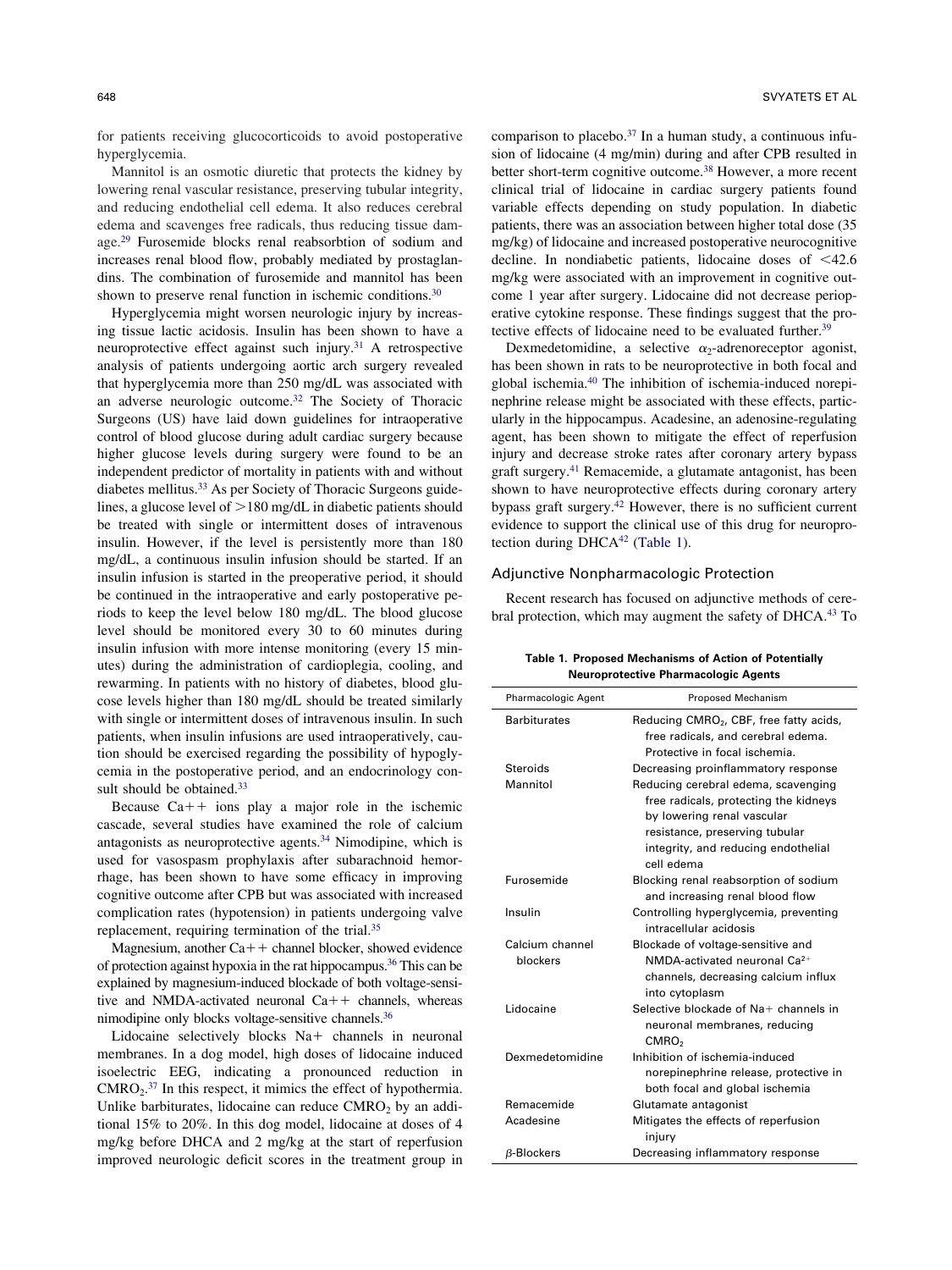diminish cerebral ischemia time, selective perfusion of the brain during deep hypothermia has been implemented in the form of both RCP or antegrade cerebral perfusion (ACP). ACP has been thought to be superior to RCP for cerebral protection because it achieves near-physiologic brain perfusion with homogenous distribution of blood and may extend the safe time of circulatory arrest.43 RCP, on the other hand, offers only a trivial amount (10%-20% of normal perfusion volume) of blood through brain capillaries, which is thought to meet the metabolic demands during deep hypothermic conditions, enhances cerebral hypothermia, and might decrease neural intracellular acidosis.44-46

ACP could be hemispheric (through the right axillary, subclavian, or innominate artery) or bihemispheric (by adding the left common carotid artery). There is no consensus regarding appropriate levels of pressure and flow. A flow of 10 to 20 mL/kg/min is used in a majority of institutions and adjusted to maintain the pressure between 40 and 70 mmHg in the right radial artery or 60 to 70 mmHg in the carotid arteries. $47,48$  Higherpressure ACP, although theoretically appealing, is associated with increased CBF, elevated intracranial pressure, high post bypass CMRO<sub>2</sub>, and poorer neurobehavioral recovery.<sup>49</sup>

Advantages of ACP include a better ability to meet the demands of brain metabolism, flushing brain metabolic waste during ischemia, and better control of brain temperature. ACP may obviate the need for deep hypothermia, thus reducing pump time and complications related to deep hypothermia.<sup>13</sup> Drawbacks of ACP include the risks of arterial wall dissection, malperfusion, embolism of atheromatous plaque or air, the cluttered operative field, and the cumbersome procedure.

RCP is achieved by cannulating the superior vena cava and instituting flow rates of 300 to 500 mL/min to maintain a mean pressure of 25 to 35 mmHg. Occlusion of the inferior vena cava or snaring of the superior vena cava often is done to prevent preferential flow of blood to the inferior vena cava. RCP allows for deep and homogenous cooling of the brain and helps in flushing solid particles, air bubbles, and metabolites from the arteries, thus reducing embolic phenomena and delaying onset of acidosis in the ischemic brain. RCP is more efficacious in the absence of atherosclerotic disease.50 RCP has been reported to reduce mortality rates from 14.8% to 7.9% and stroke rates from  $6.5\%$  to  $2.4\%$  during DHCA.<sup>51</sup> Other investigators reported similar findings in reducing stroke rates from 9% to 3% through the use of RCP during DHCA.52

Cerebral hypothermia during RCP is achieved through arteriovenous shunts to overcome any deficiencies in transcapillary perfusion. Studies have found that most RCP blood is shunted away from capillaries even during normothermia, and this shunting is increased during deep hypothermia as arteriovenous and venovenous shunts open.53 The partial perfusion provided by RCP is insufficient to sustain cerebral metabolism, which might be impaired further with RCP-induced cerebral edema.<sup>54</sup> Some investigators suggested that a combination of circulatory arrest under moderate systemic hypothermia and cold RCP might provide adequate cerebral protection for up to 30 minutes.55 Others have suggested the following strategies on the basis of the expected operative procedure and circulatory arrest time: (1) for limited arch replacement with short circulatory arrest time (30-40 minutes), DHCA alone would be sufficient; (2) for more extensive repairs that require prolonged circulatory arrest times, DHCA plus ACP is recommended; and (3) for operations with high embolic risk, DHCA plus RCP is recommended<sup>56,57</sup> (Table 2).

#### MONITORING DURING DHCA

Monitoring for adult patients undergoing DHCA includes all noninvasive monitoring according to the standards of the American Society of Anesthesiologists, invasive hemodynamic monitoring including an arterial catheter and pulmonary artery catheter, transesophageal echocardiography (TEE), and neurophysiologic monitoring.

TEE is extremely useful in monitoring many aspects of cardiovascular function including assessing cardiac function before and after DHCA, examining the entire aorta, confirming proper cannula placement, assessing volume status, detecting intracardiac air, and evaluating the adequacy of surgical repair. Temperature monitoring is standard during general anesthesia and is essential during hypothermic techniques. Sites of measuring core body temperature include the tympanic membrane, nasopharynx, esophagus, urinary bladder, rectum, pulmonary artery, and jugular venous bulb. It is preferred to use more than 1 site for core body temperature monitoring to detect differences in circulatory distribution. Common sites include the pulmonary artery and the urinary bladder. The esophageal site seldom is used in conjunction with transesophageal echocardiographic monitoring for safety and efficacy concerns. Temperature monitoring at the tympanic membrane might provide the closest assessment of brain temperature.<sup>58</sup> When used, jugular venous temperature monitoring would be particularly useful during rewarming to ascertain the lack of cerebral hyperthermia because jugular venous bulb temperature is consistently greater than that of any other sites including the brain.59 The CPB outflow temperature is the best indicator of the jugular venous blood temperature. When DHCA is intended, circulatory arrest usually is initiated when the core body temperature has reached around 12° to 15°C. During rewarming, the perfusate temperature is kept at a maximum of 10°C above core body temperature and never above 36°C. A urinary bladder temperature of about 34°C is used as an indicator of adequate rewarming. Rewarming to greater temperatures is avoided to prevent dangerous rebound hyperthermia after CPB.60

**Table 2. Comparative Characteristics of ACP and RCP as Adjunctive Methods of Cerebral Protection**

| Characteristics                    | ACP    | RCP   |
|------------------------------------|--------|-------|
| Simplicity and ease of application |        | +     |
| Adequacy to support cerebral       |        |       |
| metabolism                         | $+ +$  |       |
| Reduced pump time                  | $^{+}$ |       |
| Limited manipulation of arch       |        |       |
| branches                           |        | $+ +$ |
| Reduced embolic load               |        | $++$  |
| Risk of arterial wall dissection,  |        |       |
| malperfusion, embolism             | $++$   |       |
| Interstitial edema, cerebral edema |        |       |

NOTE.  $+$  and  $-$  indicate degree of presence or absence, respectively.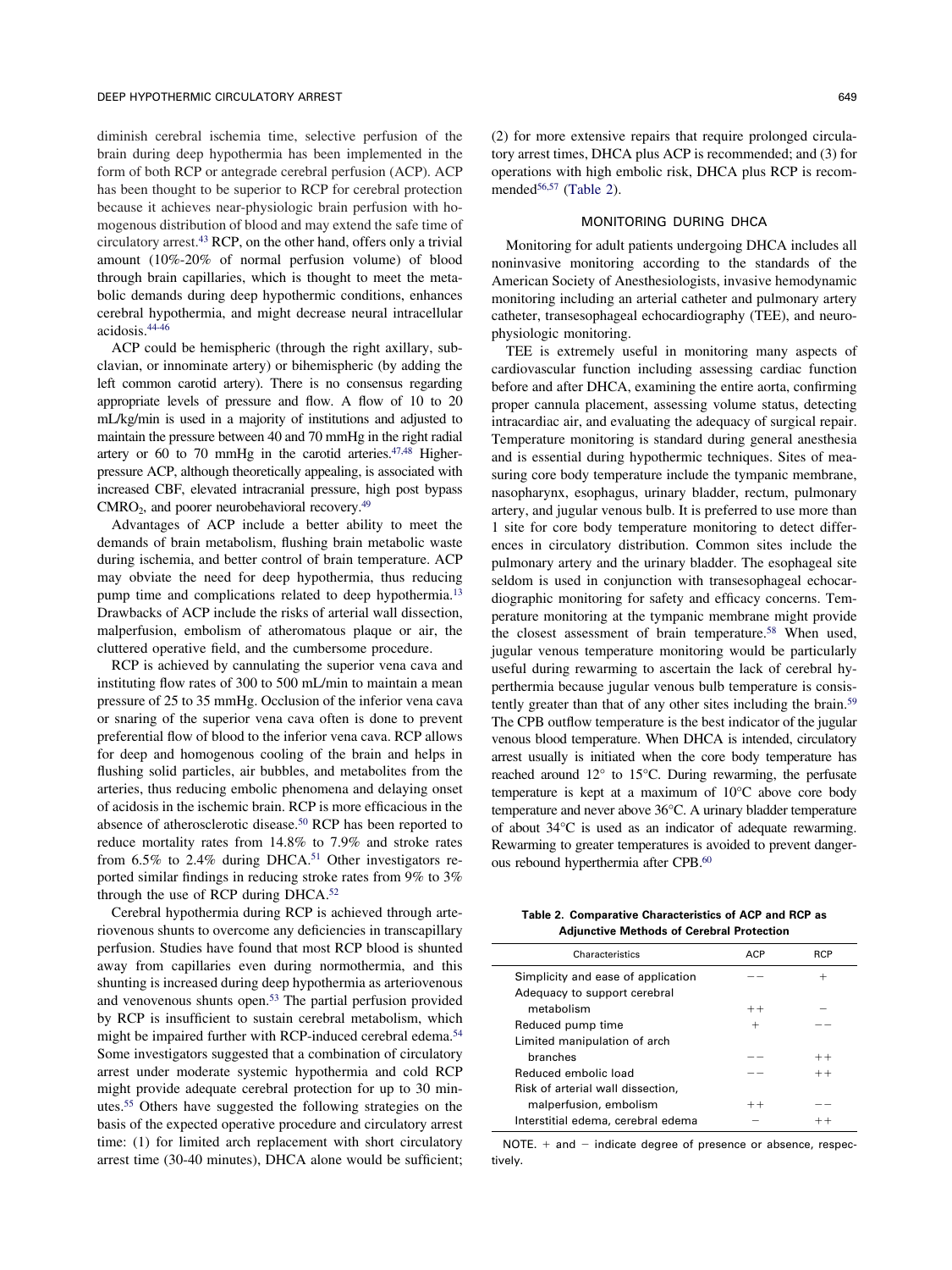Neurophysiologic monitoring might include EEG, somatosensory-evoked potentials, oxygen saturation of the jugular venous bulb  $(SjO<sub>2</sub>)$ , and near-infrared spectroscopy (NIRS).

NIRS is a noninvasive monitoring technique that measures regional cerebral oxygen saturation  $(rSO<sub>2</sub>)$  and detects changes in cerebral oxyhemoglobin, deoxyhemoglobin, and oxidized cytochrome aa3 concentration in brain tissue. In brain tissue, the vascular compartment is predominantly venous (70%-80% *v* 20%-30% arterial). Oxygen saturation of cerebral venous blood is about 60% versus 98% to 100% in the arterial blood. Based on these assumptions, the average  $rSO<sub>2</sub>$  is 60% to 70%. During cardiovascular surgery, decreasing  $rSO<sub>2</sub>$ trends seem to reliably reflect decreasing cerebral oxyhemoglobin saturation. Levels of  $rSO<sub>2</sub>$  of  $\leq 55\%$  are indicative of neurologic compromise and have been associated with adverse clinical outcome including postoperative cognitive dysfunction.<sup>61</sup> During aortic arch surgery under DHCA and ACP, decreases in  $rSO<sub>2</sub>$  to 55%, particularly when longer than 5 minutes, were associated with the occurrence of postoperative neurologic adverse events.<sup>62</sup> Some authors have suggested maximizing  $rSO<sub>2</sub>$  values before instituting DHCA; however, the role of such a method in improving outcome has yet to be shown.<sup>63</sup>

The earliest NIRS devices to receive Food and Drug Administration approval (mid 1990s) and, thus, the most studied are INVOS (Somanetics Corporation, Troy, MI) and NIRO (Hamamatsu Photonics KH, Hamamatsu City, Japan). A recent review stated that a majority of high-volume aortic arch surgery centers are using cerebral NIRS on a routine basis.64 Previously, the same author suggested an algorithm of managing signs of decreased cerebral oxygenation as detected by NIRS. The proposed factors to be addressed and their order of management is as follows: the position of aortic and superior vena cava cannulae including head and neck position, cerebral perfusion pressure including mean arterial pressure, arterial oxygen content, partial pressure of carbon dioxide, hemoglobin level, cardiac output, and  $CMRO<sub>2</sub>$ .<sup>65</sup>

NIRS has several limitations that need to be considered (Table 3). It provides information on  $rSO<sub>2</sub>$  in only a limited region of the brain (part of the frontal lobes) and cannot monitor the entire brain. Therefore,  $rSO<sub>2</sub>$  might fail at detecting ischemia at sites different from monitored ones. The use of electrocautery may interfere with the NIRS monitoring. The

**Table 3. Basic Advantages and Disadvantages of NIRS**

| Advantages                     | Disadvantages                                                                   |  |  |  |  |
|--------------------------------|---------------------------------------------------------------------------------|--|--|--|--|
| Noninvasive                    | Cannot monitor entire brain                                                     |  |  |  |  |
| Continuous                     | Electrocautery interference                                                     |  |  |  |  |
| Real time                      | Can be affected by variation of cerebral<br>blood flow                          |  |  |  |  |
| Inexpensive                    | Can not differentiate between causes of<br>declining rSO <sub>2</sub> values    |  |  |  |  |
| Portable, readily<br>available | Can be affected by different forms of<br>hemoglobin, excessive bilirubin        |  |  |  |  |
| Safe                           | Can produce normal rSO <sub>2</sub> over an area<br>with dead brain tissue      |  |  |  |  |
| Easy to interpret              | Interpretation may be confounded by<br>hypothermia, alkalosis, or<br>hypocapnia |  |  |  |  |

contribution of external carotid blood flow and variations in the ratio of cerebral arterial/venous blood flow (contaminants) might result in inaccurate  $rSO<sub>2</sub>$  values. NIRS cannot differentiate between the different causes of declining  $rSO<sub>2</sub>$  (embolus and malperfusion). It can be affected by excessive bilirubin and different forms of hemoglobin. NIRS can produce a normal  $rSO<sub>2</sub>$  reading when positioned over an area in which cerebral perfusion is absent and the brain tissue is presumably dead. The interpretation of absolute  $rSO<sub>2</sub>$  values may be confounded by hypothermia, alkalosis, or hypocapnia. Therefore, it is essential to follow trends in oxygen saturation changes rather than absolute values.<sup>66</sup>

Oxygen saturation of the jugular venous bulb  $(S_1O_2)$  has been advocated as a marker of global cerebral oxygenation.67 Decreased values of  $SjO<sub>2</sub>$  indicate a decreased oxygen supply relative to demand. Values of <50% during rewarming have been associated with postoperative cognitive decline.<sup>67</sup> Increased values of  $SiO<sub>2</sub>$ indicate decreased oxygen extraction relative to supply. Increased values might be caused by a hypothermic decrease in  $CMRO<sub>2</sub>$ , pharmacologic suppression of CMRO<sub>2</sub>, or severe brain injury to the point of reduced oxygen extraction.<sup>67</sup>

Electroencephalographic monitoring provides continuous detection of brain electrical activity. EEG can be used before initiating DHCA and during DHCA to document electrical silence, which reduces  $CMRO<sub>2</sub>$  by about 50%. It is a nonspecific monitor of global ischemia, which could be caused by malperfusion, hypotension, or CPB. It is more specific for the detection of epileptiform activity, which might be seen at temperatures of 30°C or caused by pathologic causes including ischemia. EEG is used to detect burst suppression, which can be induced at temperatures of 24°C or by pharmacologic agents such as barbiturates or etomidate. Burst suppression provides evidence of suppression of metabolic brain activity. EEG is used to detect electrical silence, which is achieved at about 17°C and which provides ultimate suppression of metabolic and electric brain activity. Circulatory arrest can be instituted once electrical silence has been present for 3 minutes. Limitations of electroencephalographic monitoring include its inability to reflect the activity of deeper brain structures, such as hippocampus and basal nuclei, which are very vulnerable to ischemia that affects neurocognitive function.<sup>68</sup> Although EEG is likely to reflect changes in energy expenditure necessary for electrical neuronal transmission, it is unlikely to reflect changes in energy consumption necessary for the maintenance of cellular integrity. Therefore, EEG is insufficient as an isolated method for ascertaining adequacy of cerebral protection. Somatosensory-evoked potentials are generally easier to implement than EEG because it is less prone to external electric noise, less influenced by anesthetic drugs, and remains detectable as long as cortical activity is present.69

#### ACID-BASE MANAGEMENT DURING HYPOTHERMIA

Hypothermia alters the results of analysis of arterial blood gases by increasing the solubility of  $CO<sub>2</sub>$  and  $O<sub>2</sub>$  in plasma. The increase in  $CO<sub>2</sub>$  solubility decreases the concentration of the insoluble portion and, thus, the partial pressure. However, the total content of  $CO<sub>2</sub>$  in the blood remains the same. During hypothermia, if a blood sample is taken and warmed to 37°C in the blood gas analyzer, the  $CO<sub>2</sub>$  initially dissolved will now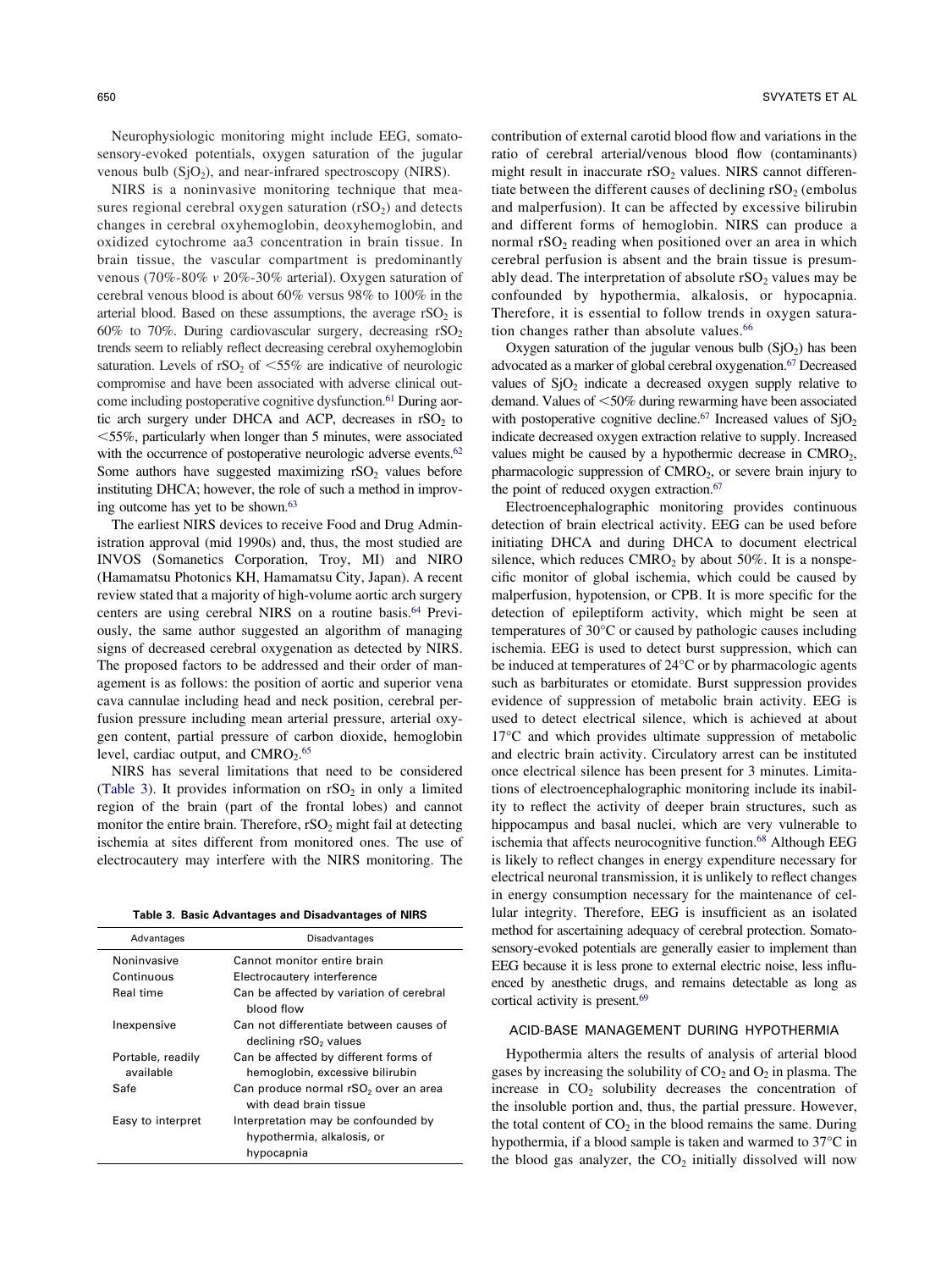contribute to the partial pressure of  $CO<sub>2</sub> (PCO<sub>2</sub>)$  and the  $PCO<sub>2</sub>$ will be within the normal normothermic range. If, on the other hand, the value is estimated at the patient's actual temperature, the  $PCO<sub>2</sub>$  will be reduced despite similar arterial  $CO<sub>2</sub>$  content. In addition to its effect on gas solubility, hypothermia decreases the metabolic rate and  $CO<sub>2</sub>$  production.

Maintaining the  $PCO<sub>2</sub>$  within the normal range in rewarmed  $37^{\circ}$ C blood is called "alpha-stat." If the PCO<sub>2</sub> is corrected to the patient's actual temperature and that value is kept within the normal range, the management is called "pH-stat."

Alpha-stat management is aimed at maintaining autoregulation of the brain and cellular enzymatic activity. It does so by maintaining normal acid and blood gas values in the rewarmed blood. At hypothermic temperatures, the blood remains alkalemic, and this, in addition to hypothermia, increases the affinity of hemoglobin to oxygen. Alpha-stat management would cause relative hypocarbia, which would produce cerebral vasoconstriction and reduce CBF. This would make this approach advantageous in decreasing embolic load and preventing overperfusion and subsequent cerebral edema.

The pH-stat method aims at maintaining normal values in vivo by adding  $CO<sub>2</sub>$ , and when rewarmed the blood becomes acidemic and hypercarbic. The resulting hypercarbia causes cerebral vasodilation, increased CBF, and a loss of autoregulation. Increased CBF in conjunction with reduced  $CMRO<sub>2</sub>$  allow quick and homogenous cooling of the brain and increased oxygen delivery.

The pediatric literature generally supports the use of pH-stat management during DHCA for providing both cerebral and myocardial protection.70 Clinical studies suggest that pH-stat is particularly beneficial in cyanotic neonates and infants because it shifts more CPB flow away from the aortopulmonary collateral circulation toward the cerebral circulation, improving cerebral cooling and oxygen supply.71

Because it maintains a physiologic coupling between CBF and  $CMRO<sub>2</sub>$ , the alpha-stat strategy appears advantageous in adults in whom the risk of under- or overperfusion within the brain is substantial. Cerebral edema, which can be a consequence of cerebral overperfusion, is less likely to occur with alpha-stat strategy. However, the preservation of cerebral autoregulation may attenuate the uneven distribution of blood, which might occur in patients with an underlying vasculopathy like atherosclerosis, hypertension, or diabetes.<sup>72</sup>

Studies favoring pH-stat revealed significantly fewer episodes of jugular venous desaturation upon rewarming and reductions in cerebral arteriovenous glucose and oxygen gradients in comparison to alpha-stat.73,74 Prior studies have shown worse neurologic outcomes using pH-stat during hypothermic CPB.75 Theoretically, pH-stat management might provide the benefit of excessive cerebral blood flow but with an increased risk of macro- or microcerebral embolization.76 Empirically, in an animal (pig) model of controlled microembolic load during DHCA, pH-stat was associated with improved outcomes when compared with alpha-stat.77

In the absence of definitive data favoring one strategy over the other, it might be prudent to use a combined strategy in which pH-stat is used while cooling, thus using the benefits of cerebral vasodilatation to enhance the rate and homogeneity of brain cooling; followed by the alpha-stat strategy from the interval immediately before cessation of circulation to the time

of rewarming, thus minimizing extracellular acidosis and aiming for the preservation of CBF-CMRO<sub>2</sub> coupling during reperfusion and rewarming.78

# TEMPERATURE MANAGEMENT

#### Cooling

The cooling phase should be gradual, thorough, and long enough to achieve homogenous allocation of blood to various organs and to prevent a gradual updrift of temperature during DHCA.<sup>79</sup> To achieve a final core body temperature (bladder and esophageal) of 10° to 13°C, cooling should last at least 30 minutes.<sup>80</sup> Rapid cooling might create imbalance between oxygen delivery and demand, and it might decrease oxygen availability to the tissues by increasing the affinity of hemoglobin to oxygen. This increased affinity combined with extreme hemodilution from the priming solution for CPB might lead to cellular acidosis before DHCA.

Moderate hemodilution leads to improved microcirculation, but extreme hemodilution might lead to tissue hypoxia. Studies have shown that intracellular acidosis was not present with a hematocrit (Hct) level of 30%, mild with an Hct of 20%, and severe with an Hct of  $10\%$ .<sup>81,82</sup> These studies showed that the cerebral capillary flow was maintained with an Hct of 30% despite increased blood viscosity during deep hypothermia.82,83 Appropriate levels of Hct during pre- and post-DHCA would range from 22% to 28%, with proportional relationship to the core temperature.

### Topical (Head) Cooling

A delay in temperature equilibrium may occur because of occlusive vascular disease that reduces cerebral perfusion. Ice packing of the skull enhances cerebral hypothermia via conduction across the skull.<sup>84</sup> Ice packing the head, in addition to keeping body temperature around 10° to 13°C, also might help in preventing an undesirable rewarming of the brain during DHCA. An animal (pig) study showed improved behavioral outcome with head ice packing during DHCA.<sup>85</sup> Another animal study showed improved recovery of metabolic function by 50% in piglets who had their heads packed in ice in comparison to those who did not.<sup>86</sup> Systems of continuous cooling of the head during DHCA recently have been developed. They consist of a cooling cap with an incorporated circuit of continuously circulated water at a desirable temperature.<sup>87</sup>

#### Rewarming

Rewarming increases CBF and the risk of embolization, cerebral edema, and hyperthermic brain injury. During rewarming, extracranial sites of temperature monitoring underestimate brain temperature by about  $5^{\circ}$  to  $7^{\circ}C$ ; therefore, caution is required to avoid hyperthermic arterial inflow, which may result in brain hyperthermia.<sup>88</sup> During rewarming, it is recommended that the perfusate temperature not exceed core body temperature by more than 10°C; to stop rewarming when core body temperature is 36°C (esophageal) or 34°C (urinary bladder); and for perfusate temperature not to exceed 36°C.<sup>60</sup>

Relative hypothermia (36°C, esophageal; 34°C, urinary bladder) might be beneficial to prevent cerebral electrical hyperactivity.89 When available, EEG should be monitored during rewarming to detect electrical hyperactivity, and when detected it should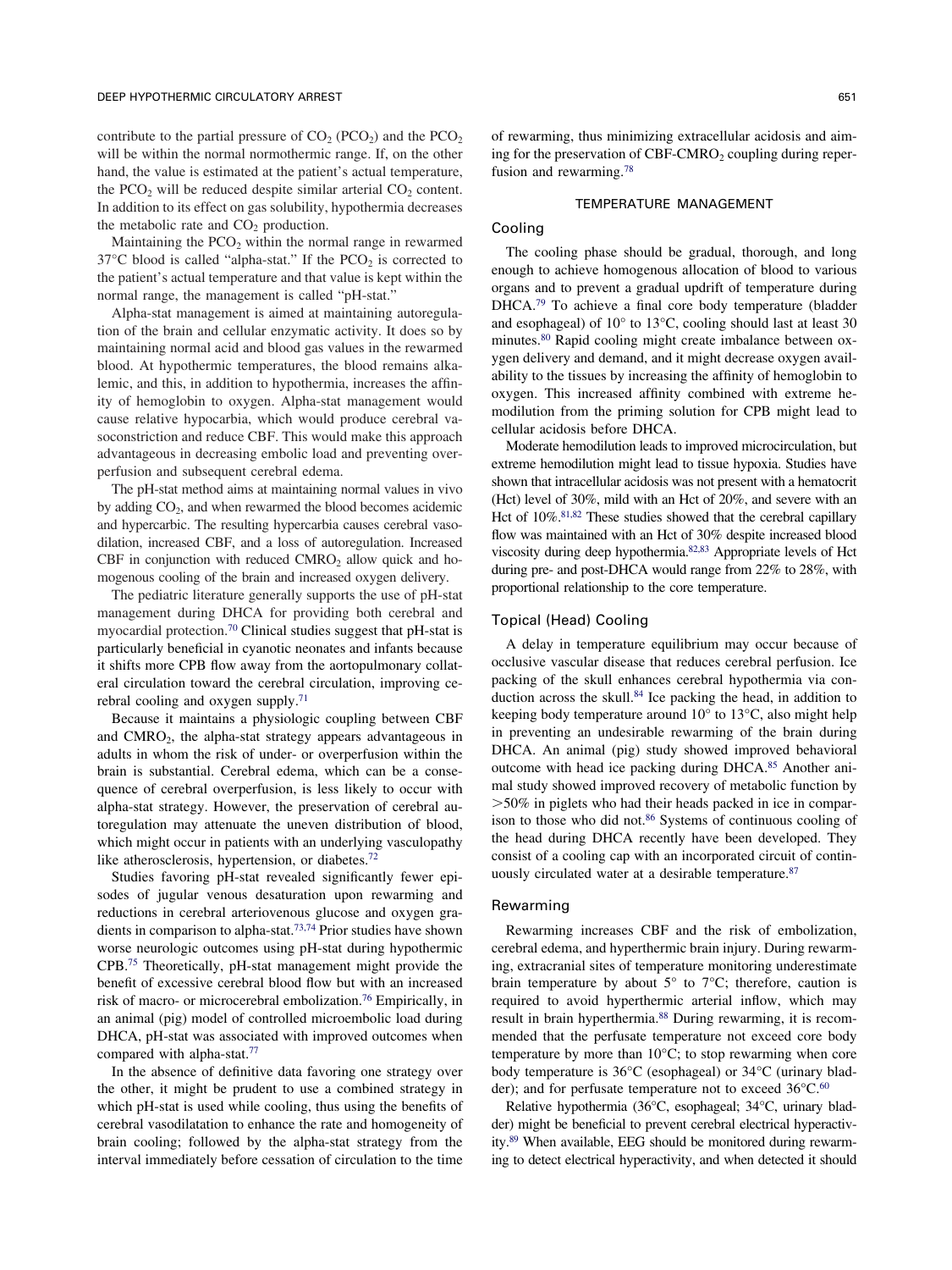be treated promptly with deepening the level of anesthesia and lowering the temperature. Initial reperfusion with relatively cold blood at low pressures allows washout of accumulated metabolites and free radicals and provides substrates for high-energy molecules. A period of initial hypothermic perfusion has been shown to improve neurologic outcome.<sup>90</sup>

# DURATION OF DHCA

A number of biochemical and cellular structural changes take place as the duration of circulatory arrest lengthens. After 15 minutes of ischemia at 18°C, the recovery of oxygen consumption is impaired, and after 20 minutes, cerebral lactate is detected in the effluent blood. The safe duration of circulatory arrest at 15°C was predicted to be about 29 minutes and at  $10^{\circ}$ C about 40 minutes.<sup>91</sup> If ischemic tolerance is considered 5 minutes at normothermia, the calculated safe period of circulatory arrest at 18°C would be 15 minutes<sup>91</sup> (Fig 5). Clinical studies have shown a persistent loss of cognitive function (lasting more than 6 weeks) and deterioration in postoperative cognitive scoring/testing in patients who underwent aortic arch surgery by using DHCA for more than 25 minutes at  $10^{\circ}$ C.<sup>92</sup>

Intermittent DHCA with low-flow ("trickle") CPB has been used to extend the safe duration of DHCA. Intermittent perfusion is associated with higher oxygen saturation and lower lactate levels in the sagittal sinus, indicating a better supply of energy demands. Metabolic hemostasis is better maintained when intermittent perfusion is used every 20 minutes at  $18^{\circ}$ C.<sup>92</sup>

An experimental study using a combination of head ice packing and low-flow ("trickle") CPB during DHCA showed (1) that DHCA caused an impairment of cerebral metabolism, directly proportional to its duration; (2) a better recovery of metabolic function (improving  $>50\%$ ) in the group with head ice packing; (3) a "trickle" of a CPB of only 5 to 10 mL/kg/min during DHCA is superior to a DHCA only application at the same temperature; and (4) despite achieving a core body temperature of 18°C for 30 minutes, the brain requirement for  $O_2$  may persist according to a higher level of temperature because the brain temperature tends to be higher than core body temperature.<sup>86</sup>



Pulsatile flow maintains patent microcirculation at lower mean perfusion pressures than nonpulsatile flow, which allows the use of lower flow rates. Peak pressures developed during pulsatile flow helps to overcome the critical opening pressure of the capillaries. Pulsatile flow is associated with reduced cerebral vascular resistance and improved recovery of  $CMRO<sub>2</sub>$ .<sup>93</sup> It also might be advantageous in improving the balance between myocardial oxygen supply and demand, espe-

#### NEUROLOGIC INJURY CAUSED BY DHCA

cially during rewarming.94

Neurologic injury is the most troublesome adverse effect of DHCA and CPB, presenting either as transient neurologic deficit (5.9%-28.1%) or irreversible neurologic injury (1.8%- 13.6%). Early postoperative mortality markedly is increased (18.2%) in patients with neurologic injury, and long-term cognitive disability is common among survivors.<sup>95</sup> A focal deficit is usually an embolic phenomenon, whereas a prolonged poor perfusion of the brain may produce necrosis in watershed zones. Age, atherosclerosis, and manipulation of the aorta are risk factors for both. Global cerebral ischemia leads to diffuse neurologic deficit, which may be benign and reversible or more debilitating (seizures, Parkinsonism, and coma). Risk factors include increased duration of circulatory arrest and CPB, diabetes mellitus, and hypertension. Transient neurologic dysfunction appears to be a marker of long-term cerebral injury.96 Deficits of memory and fine-motor function may persist after hospital discharge. Reductions in  $CMRO<sub>2</sub>$  and the duration of DHCA reduce the risk of neurologic injury.<sup>32</sup> The length of time on CPB might be a better predictor of postoperative death and stroke than the duration of DHCA time.<sup>97</sup> Microembolization during prolonged CPB is likely to be a greater risk factor for stroke than cerebrovascular ischemic time.43

In the pediatric population, evidence of overt brain injury might be found in up to 10% of patients exposed to DHCA, whereas subtle but detectable neuropsychiatric defects might be found in up to 50%.<sup>98</sup> In infants undergoing heart surgery, DHCA, compared with low-flow CPB, was associated with a greater degree of central nervous system perturbation (clinical and electroencephalographic seizures and a longer time to the recovery of normal brain activities as assessed by EEG) and a higher level of BB isoenzyme of creatine kinase during the early postoperative period, but at the time of hospital discharge both groups had similar overall incidence of abnormalities on neurologic examination and EEG.99

Measures that clearly have been documented to provide brain protection include the following: (1) systemic cooling and localized ice packing, (2) electroencephalographic silence, and (3) continuous or intermittent ACP. Measures that possibly have a role in brain protection include the following: (1) continuous RCP and (2) pharmacologic blockade of neurotransmitters. Hypothetical measures include pharmacologic blockade of reperfusion injuries.

# CONCLUSION

DHCA is an established technique that is used during surgical repair of the aortic arch and other major vessels including the thoracoabdominal aorta, cerebral vessels, and

**Fig 5. The relationship between the degree of hypothermia and safe duration of circulation arrest (CA).**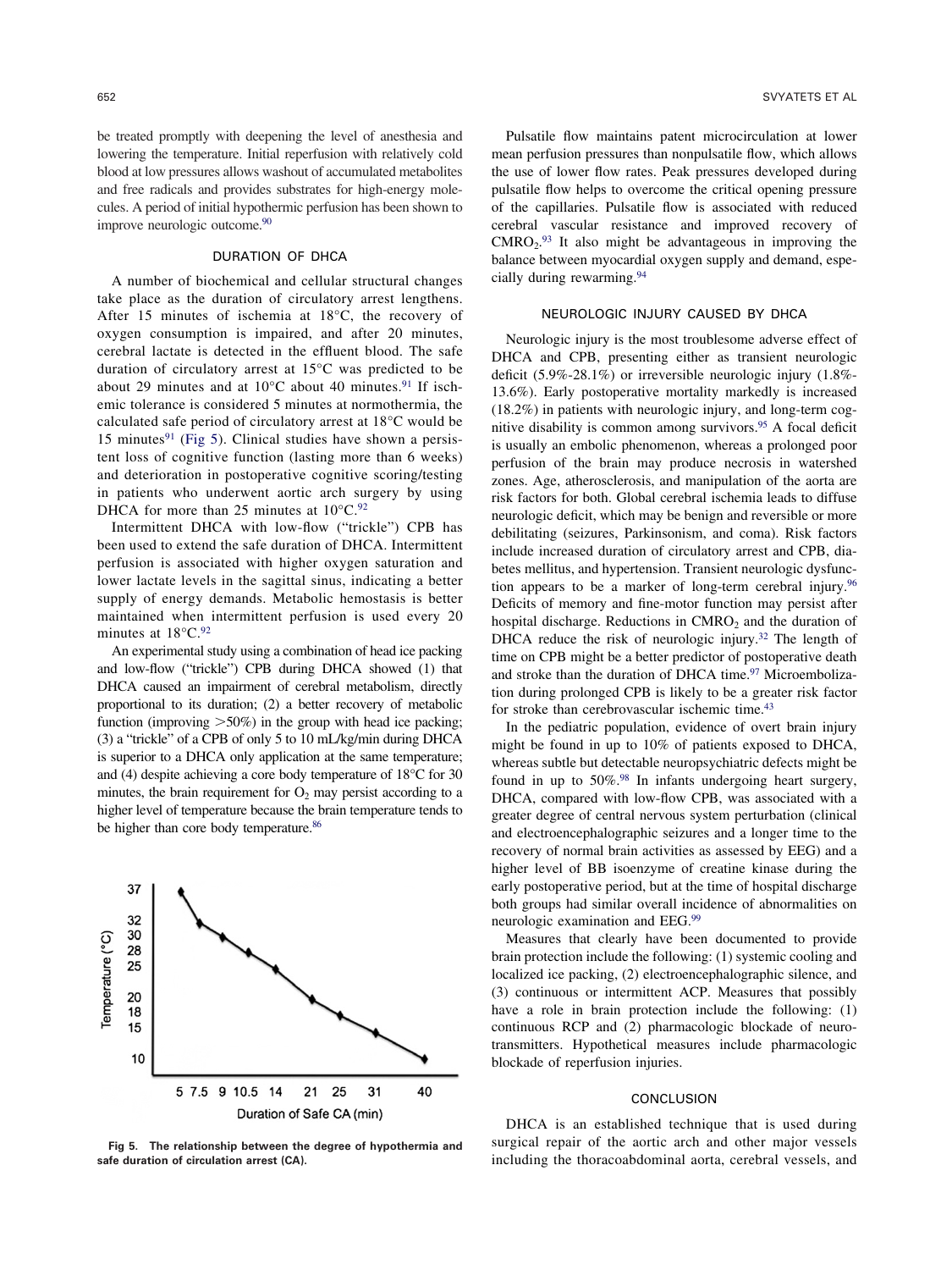inferior vena cava. Circulatory arrest provides the convenience of a bloodless surgical field, whereas deep hypothermia provides significant protection to the brain and other major organs against circulatory arrest. Alternatives for DHCA include lesser degrees of hypothermia, to the point of normothermia, and lesser degrees of circulatory arrest through the use of various forms of intermittent or continuous perfusion techniques of the brain and other organs. There are both theoretic and experimental evidence of benefits and risks of DHCA and each of its alternatives. Although there is no conclusive evidence of the superiority of DHCA or any of its alternatives in affecting overall or

1. Polderman KH: Application of therapeutic hypothermia in the ICU: Opportunities and pitfalls of a promising treatment modality. Part 1: Indications and evidence. Intensive Care Med 30:556-575, 2004

2. Fay T: Observations on generalized refrigeration in cases of severe cerebral trauma. Assoc Res Nerv Ment Dis Proc 24:611-619, 1943.

3. Bigelow WG, Lindsay WK, Greenwood WF: Hypothermia; its possible role in cardiac surgery: An investigation of factors governing survival in dogs at low body temperatures. Ann Surg 132:849-866, 1950

4. Drew CE, Keen G, Benazon DB: Profound hypothermia. Lancet 1:745-748, 1959

5. Griepp RB, Stinson EB, Hollingsworth JF, et al: Prosthetic replacement of the aortic arch. J Thorac Cardiovasc Surg 70:1051-1063, 1975

6. Gega A, Rizzo JA, Johnson MH, et al: Straight deep hypothermic arrest: Experience in 394 patients supports its effectiveness as a sole means of brain preservation. Ann Thorac Surg 84:759-766, 2007

7. Pieter J, van der Starre A: Deep Hypothermia and Circulatory Arrest in Thoracic Aortic Diseases. Berlin, Germany, Springer, 2006, pp 101-108

8. Haverich A, Hagl C: Organ protection during hypothermic circulatory arrest. J Thorac Cardiovasc Surg 125:460-462, 2003

9. Moon MR, Miller DC: Aortic arch replacement for dissection. Op Tech Thorac Cardiovasc Surg 4:33-57, 1999

10. Touati GD, Marticho P, Farag M, et al: Totally normothermic aortic arch replacement without circulatory arrest. Eur J Cardiothorac Surg 32:263-268, 2007

11. Kunihara T, Grun T, Aicher D, et al: Hypothermic circulatory arrest is not a risk factor for neurologic morbidity in aortic surgery: A propensity score analysis. J Thorac Cardiovasc Surg 130:712-718, 2005

12. Toyama M, Matsumura Y, Tamenishi A, et al: Safety of mild hypothermic circulatory arrest with selective cerebral perfusion. Asian Cardiovasc Thorac Ann 17:500-504, 1999

13. Kaneda T, Saga T, Onoe M, et al: Antegrade selective cerebral perfusion with mild hypothermic systemic circulatory arrest during thoracic aortic surgery. Scand Cardiovasc J 39:87-90, 2005

14. Klein JJ, Ergin A: Principles of cerebral protection during operations on the thoracic aorta, in Franco KL, Verrier ED (eds): Advanced Therapy in Cardiac Surgery. Hamilton, London, BC Decker Inc, 2003, pp 291-303

15. Boyle EM, Pohlman T, Cornejo C, et al: Endothelial cell injury in cardiovascular surgery: Ischemia-reperfusion. Ann Thorac Surg 62: 1858-1875, 1996

16. Verma S, Anderson TJ: Fundamentals of endothelial function for the clinical cardiologist. Circulation 105:546-549, 2002

17. Tseng RR, Brock MV, Lange MS, et al: Neuronal nitric oxide synthase inhibition reduces neuronal apoptosis after hypothermic circulatory arrest. Ann Thorac Surg 64:1639-1647, 1997

specific outcomes in indicated procedures, there is sufficient reason to base the use of DHCA and/or any of its adjuncts and alternatives on the complexity of the vascular lesion, the expected duration of surgical repair, and the expertise of the operative team. Regardless of the degree of hypothermia or circulatory arrest that is being used, advances in monitoring cerebral and other organ functions and in pharmacologic and nonpharmacologic therapeutic interventions continue to provide tools for improving the outcome of care of patients with complex vascular lesions. Enhanced understanding of ischemic injury and IR injury provide further targets for intervention to improve outcome.

REFERENCES

18. Rimpilainen J, Pokela M, Kiviluoma K, et al: Leukocyte filtration improves brain protection after a prolonged period of hypothermic circulatory arrest: A study in a chronic porcine model. J Thorac Cardiovasc Surg 120:1131-1141, 2000

19. Zhang M, Carroll MC: Natural Ig M-mediated innate autoimmunity: A new target for early intervention of ischemia-reperfusion injury. Expert Opin Biol Ther 7:1575-1582, 2007

20. Kimura T, Muraoka R, Chiba Y, et al: Effect of intermittent deep hypothermic circulatory arrest on brain metabolism. J Thorac Cardiovasc Surg 108:658-663, 1994

21. Busto R, Dietrich WD, Globus MY, et al: Small differences in intraischemic brain temperature critically determine the extent of ischemic neuronal injury. J Cereb Blood Flow Metab 7:729-738, 1987

22. Dorotta I, Kimball-Jones P, Applegate R: Deep hypothermia and circulatory arrest in adults. Semin Cardiothorac Vasc Anesth 11:66-76, 2007

23. Dewhurst AT, Moore SJ, Liban JB: Pharmacological agents as cerebral protectants during deep hypothermic circulatory arrest in adult thoracic aortic surgery. A survey of current practice. Anaesthesia 57:1016-1021, 2002

24. Nussmeier NA, Arlund C, Slogoff S: Neuropsychiatric complications after cardiopulmonary bypass: cerebral protection by a barbiturate. Anesthesiology 64:165-170, 1986

25. Zaidan JR, Klochany A, Martin WM, et al: Effect of thiopental on neurologic outcome following coronary artery bypass grafting. Anesthesiology 74:406-411, 1991

26. Brain Resuscitation Clinical Trial 1 Study Group: A randomized clinical study of thiopental loading in comatose survivors of cardiac arrest. N Engl J Med 314:397-403, 1986

27. Hirotani T, Kameda T, Kumamoto T, et al: Aortic arch repair using hypothermic circulatory arrest technique associated with pharmacological brain protection. Eur J Cardiothorac Surg 18:545-549, 2000

28. Shum-Tim D, Tchervenkov CI, Jamal AM, et al: Systemic steroid pretreatment improves cerebral protection after circulatory arrest. Ann Thorac Surg 72:1465-1471, 2001

29. Yang MW, Lin CY, Hung HL, et al: [Mannitol reduces plasma hydrogen peroxide free radical in patients undergoing coronary artery bypass graft surgery]. Ma Zui Xue Za Zhi 30:65-70, 1992

30. Hanley MJ, Davidson K: Prior mannitol and furosemide infusion in a model of ischemic acute renal failure. Am J Physiol 241: F556-F564, 1981

31. Strong AJ, Fairfield JE, Monteiro E, et al: Insulin protects cognitive function in experimental stroke. J Neurol Neurosurg Psychiatry 53:847-853, 1990

32. Ceriana P, Barzaghi N, Locatelli A, et al: Aortic arch surgery: Retrospective analysis of outcome and neuroprotective strategies. J Cardiovasc Surg (Torino) 39:337-342, 1998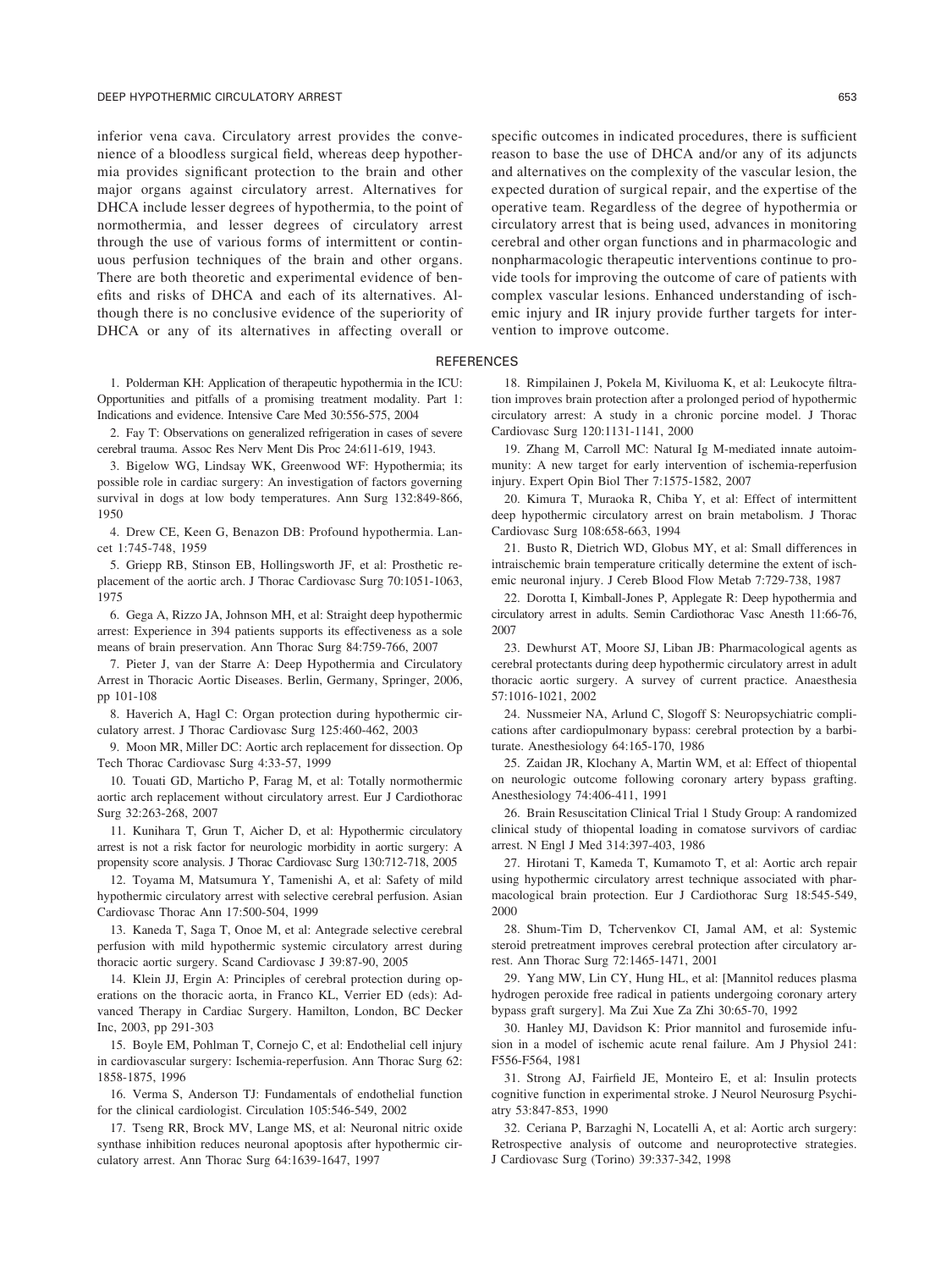33. Lazar HL, McDonnell M, Chipkin SR, et al: Society of Thoracic Surgeons Blood Glucose Guideline Task Force. The Society of Thoracic Surgeons practice guideline series: Blood glucose management during adult cardiac surgery. Report from the STS workforce on evidence based surgery. Ann Thorac Surg 87:663-669, 2009

34. Hadani M, Young W, Flamm ES: Nicardipine reduces calcium accumulation and electrolyte derangement in regional cerebral ischemia in rats. Stroke 19:1125-1132, 1998

35. Legault C, Furberg CD, Wagenknecht LE, et al: Nimodipine neuroprotection in cardiac valve replacement: Report of an early terminated trial. Stroke 27:593-598, 1996

36. Kass IS, Cottrell JE, Chambers G: Magnesium and cobalt, not nimodipine, protect neurons against anoxic damage in the rat hippocampal slice. Anesthesiology 69:710-715, 1988

37. Zhou Y, Wang D, Du M, et al: Lidocaine prolongs the safe duration of circulatory arrest during deep hypothermia in dogs. Can J Anaesth 45:692-698, 1998

38. Wang D, Wu X, Li J, et al: The effect of lidocaine on early postoperative cognitive dysfunction after coronary artery bypass surgery. Anesth Analg 95:1134-1141, 2002

39. Mathew JP, Mackensen GB, Phillips-Bute B, et al: Randomized, double-blinded, placebo controlled study of neuroprotection with lidocaine in cardiac surgery. Stroke 40:880-888, 2009

40. Jolkkonen J, Puurunen K, Koistinaho J, et al: Neuroprotection by the alpha2-adrenoceptor agonist, dexmedetomidine, in rat focal cerebral ischemia. Eur J Pharmacol 372:31-36, 1999

41. Effects of acadesine on the incidence of myocardial infarction and adverse cardiac outcomes after coronary artery bypass graft surgery. Multicenter Study of Perioperative Ischemia (McSPI) Research Group. Anesthesiology 83:658-673, 1995

42. Arrowsmith JE, Harrison MJG, Newman SP, et al: Neuroprotection of the brain during cardiopulmonary bypass. A randomized trial of remacemide during coronary artery bypass in 171 patients. Stroke 29:2357-2562, 1998

43. Chong SY, Chow MY, Kang DS, et al: Deep hypothermic circulatory arrest in adults undergoing aortic surgery: Local experience. Ann Acad Med Singapore 33:289-293, 2004

44. Pochettino A, Cheung AT: Retrograde cerebral perfusion is useful for deep hypothermic circulatory arrest. J Cardiothorac Vasc Anesth 17:764-767, 2003

45. Coselli JS, Buket S, Djukanovic B: Aortic arch operation: Current treatment and results. Ann Thorac Surg 59:19-27, 1995

46. Coselli JS: Retrograde cerebral perfusion is an effective means of neural support during deep hypothermic circulatory arrest. Ann Thorac Surg 64:908-912, 1997

47. Bachet J, Guilmet D, Goudot B, et al: Antegrade cerebral perfusion with cold blood: A 13-year experience. Ann Thorac Surg 67:1874-1878, 1999

48. Di Eusanio M, Schepens MA, Morshuis WJ, et al: Brain protection using antegrade selective cerebral perfusion: A multicenter study. Ann Thorac Surg 76:1181-1189, 2003

49. Halstead JC, Chir MB, Meier M, et al: Optimizing selective cerebral perfusion: Deleterious effects of high perfusion pressures. J Thorac Cardiovasc Surg 135:784-791, 2008

50. Muller D, Fieguth H, Wimmer-Greinecker G, et al: Neurologic outcome after surgery of the aortic arch: Comparison of deep hypothermic arrest, antegrade and retrograde cerebral perfusion. IJTCVS 20:72-76, 2004

51. Coselli JS, LeMaire SA: Experience with retrograde cerebral perfusion during proximal aortic surgery in 290 patients. J Card Surg 12:322-325, 1997 (suppl)

52. Safi HJ, Letsou GV, Iliopoulos DC, et al: Impact of retrograde cerebral perfusion on ascending aortic and arch aneurysm repair. Ann Thorac Surg 63:1601-1607, 1997

53. Usui A, Oohara K, Murakami F, et al: Body temperature influences regional tissue blood flow during retrograde cerebral perfusion. J Thorac Cardiovasc Surg 114:440-447, 1997

54. Bechtel JFM, Eleftheriadis S, Sievers HH: Surgical strategies for neuroprotection during ascending aortic and arch surgery. Appl Cardiopulm Pathophysiol 13:219-223, 2009

55. Moshkovitz Y, David TE, Caleb M, et al: Circulatory arrest under moderate systemic hypothermia and cold retrograde cerebral perfusion. Ann Thorac Surg 66:1179-1184, 1998

56. Svensson LG: Antegrade perfusion during suspended animation? J Thorac Cardiovasc Surg 124:1068-1070, 2002

57. Svensson LG, Hussain A, Penney DL, et al: A prospective randomized study of neurocognitive function and S-100 protein after antegrade or retrograde brain perfusion with hypothermic arrest for aortic surgery. J Thorac Cardiovasc Surg 119:163-166, 2000

58. Camboni D, Philipp A, Schebesch KM, et al: Accuracy of core temperature measurement in deep hypothermic circulatory arrest. Interact Cardiovasc Thorac Surg 7:922-924, 2008

59. Marino MR, Cheng WP, Romagnoli A, et al: Temperature bias: Jugular bulb venous temperature versus conventional sites. Ann Thorac Surg 70:1792, 2000

60. Ergin MA: Hypothermic circulatory arrest, in Coselli JS, LeMaire SA (eds): Aortic Arch Surgery: Principles, Strategies and Outcomes. West Sussex, UK, Willey Blackwell, 2008, pp 135-151

61. Hirofumi O, Otone E, Hiroshi I, et al: The effectiveness of regional cerebral oxygen saturation monitoring using near-infrared spectroscopy in carotid endarterectomy. J Clin Neurosci 10:79-83, 2003

62. Orihashi K, Sueda T, Okada K, et al: Near-infrared spectroscopy for monitoring cerebral ischemia during selective cerebral perfusion Eur J Cardiothorac Surg 26:907-911, 2004

63. Tobias JD, Russo P, Russo J: Changes in near infrared spectroscopy during deep hypothermic circulatory arrest. Ann Card Anesth 12:17-20, 2009

64. Murkin JM: NIRS: A standard of care for CPB vs. an evolving standard for selective cerebral perfusion? J Extra Corpor Technol 41:P11-P14, 2009

65. Denault A, Deschamps A, Murkin JM: A proposed algorithm for the intraoperative use of cerebral near-infrared spectroscopy. Semin Cardiothorac Vasc Anesth 11:274-281, 2007

66. Schepens M, Waanders F: Monitoring the brain: Near-infrared spectroscopy, in Coselli JS, LeMaire SA (eds): Aortic Arch Surgery: Principles, Strategies and Outcomes. West Sussex, UK, Wiley Blackwell, 2008, pp 114-124

67. Leyvi G, Bello R, Wasnick JD, et al: Assessment of cerebral oxygen balance during deep hypothermic circulatory arrest by continuous jugular bulb venous saturation and near-infrared spectroscopy. J Cardiothorac Vasc Anesth 20:826-833, 2006

68. Kahn RA: EEG monitoring is required during hypothermic circulatory arrest. Society of Cardiovascular Anesthesiologists Newsletter, October 2001

69. Hagl C, Khaladj N, Karck M, et al: Hypothermic circulatory arrest during ascending and aortic arch surgery: The theoretical impact of different cerebral perfusion techniques and other methods of cerebral protection. Eur J Cardiothorac Surg 24:371-378, 2003

70. DePlessis AJ, Jonas RA, Wypij D, et al: Perioperative effects of alpha-stat versus pH-stat strategies for deep hypothermic cardiopulmonary bypass in infants. J Thorac Cardiovasc Surg 114:990-1001, 1997

71. Sakamoto T, Kurosawa H, Shin'oka T, et al: The influence of pH strategy on cerebral and collateral circulation during hypothermic cardiopulmonary bypass in cyanotic patients with heart disease: Results of a randomized trial and real-time monitoring. J Thorac Cardiovasc Surg 127:12-19, 2004